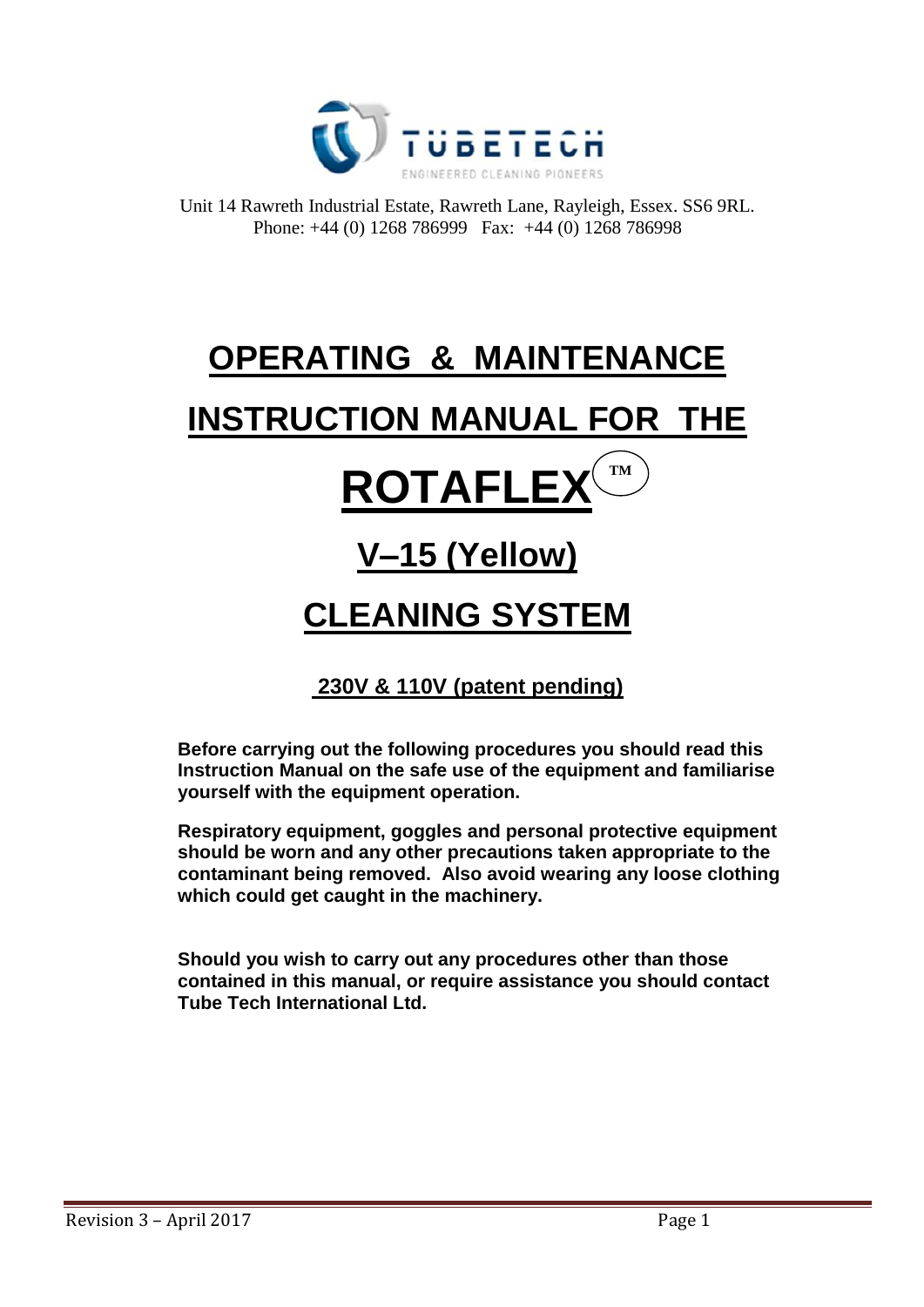## **Rotaflex V-15 Designed for Internal use only**





**A VARIABLE SPEED DIAL & L.E.D. POWER INDICATOR**

 **F**

- **B ON/OFF SWITCH**
- **C ACCESS PANEL**
- **D FOOTSWITCH (START/STOP)**
- **E SCREWS FOR MAIN COVER**
- **F LOCKING BOLT - INNER**
- **G LOCKING BOLT – OUTER**

**Locking bolt for inner cable Locking bolt for outer sheath**



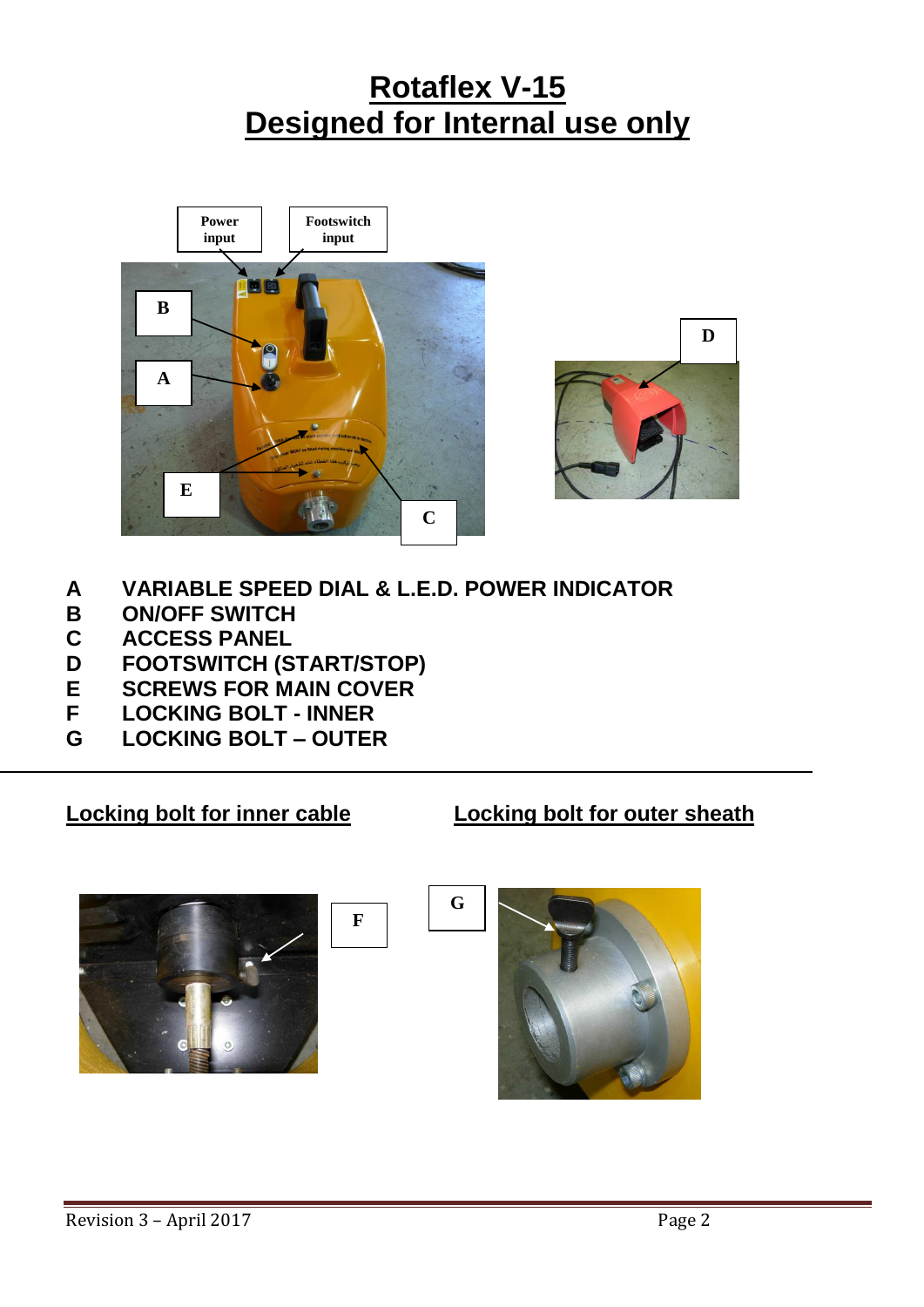Electrical rating for 230V machine Electrical rating for 110V machine (Located on back of machine) (Located on back of machine)

| ROTAFLEX UNIT<br><b>MADE IN U.K.</b>          |             |                | ROTAFLEX UNIT                                 | <b>MADE IN U.K.</b> |                |
|-----------------------------------------------|-------------|----------------|-----------------------------------------------|---------------------|----------------|
| <b>MODEL NO.</b>                              | $V-15$      | ၈ ∞            | <b>MODEL NO.</b>                              | $V-15$              | တ ထ            |
| <b>SERIAL NO.</b>                             |             | ດາ<br>ஜ<br>ε   | <b>SERIAL NO.</b>                             |                     |                |
| <b>VOLTS ±10%</b>                             | <b>230V</b> |                | <b>VOLTS ±10%</b>                             | <b>110V</b>         |                |
| <b>F.L. AMPS</b>                              | 2.5         | ၛၙ             | <b>F.L. AMPS</b>                              | 1.8                 | ႙ၟ             |
| <b>FREQ</b>                                   | <b>50Hz</b> | <u>මෙ</u><br>읔 | <b>FREQ</b>                                   | 60Hz                | $\bullet$<br>ຣ |
| <b>DATE</b>                                   |             |                | <b>DATE</b>                                   |                     |                |
| <b>WARNING-THIS APPLIANCE MUST BE EARTHED</b> |             | Tei:<br>Fax:   | <b>WARNING-THIS APPLIANCE MUST BE EARTHED</b> |                     | ě<br>ō         |

## **Remarks:**

### **Trip Hazards:**

**Please be aware of potential trip hazards associated with the Power and Foot Control leads and flexible drive.**

### **Noise:**

**A-weighted sound pressure level Lpa does not exceed 70 dB(A)**.

## **Vibration:**

| Vibration total values (triaxial vector sum) determined according to EN 60745: |                                                   |  |  |
|--------------------------------------------------------------------------------|---------------------------------------------------|--|--|
| No-load work condition, with brush at 45 $\degree$ .                           | Vibration emission value ah = $10.1 \text{ m/s2}$ |  |  |
| Speed setting position: 4 (worst case)                                         | Uncertainty $K = 1.5$ m/s2                        |  |  |

- **- The declared vibration total value has been measured in accordance with a standard test method and may be used for comparing one tool with another;**
- **- The declared vibration total value may also be used in a preliminary assessment of exposure.**

**Warning**

- **- The vibration emission during actual use of the power tool can differ from the declared total value depending on the ways in which the tool is used;**
- **- Identify safety measures to protect the operator that are based on an estimation of exposure in the actual conditions of use (taking account of all parts of the operating cycle such as the times when the tool is switched off and when it is running idle in addition to the trigger time).**

### **Potential Hazard:**

**Potential earth leakage of up to 10ma - additional earth points available on request.**

## **Internal Controller Protective Information:**

**A) AC supply specification**

**The drive is suitable for use in a circuit capable of delivering not more than 100,000 RMS symmetrical Amperes at 264 Vac RMS maximum (200 V drives), 528 Vac RMS maximum (400 V drives) or 132 Vac RMS (110 V drives)**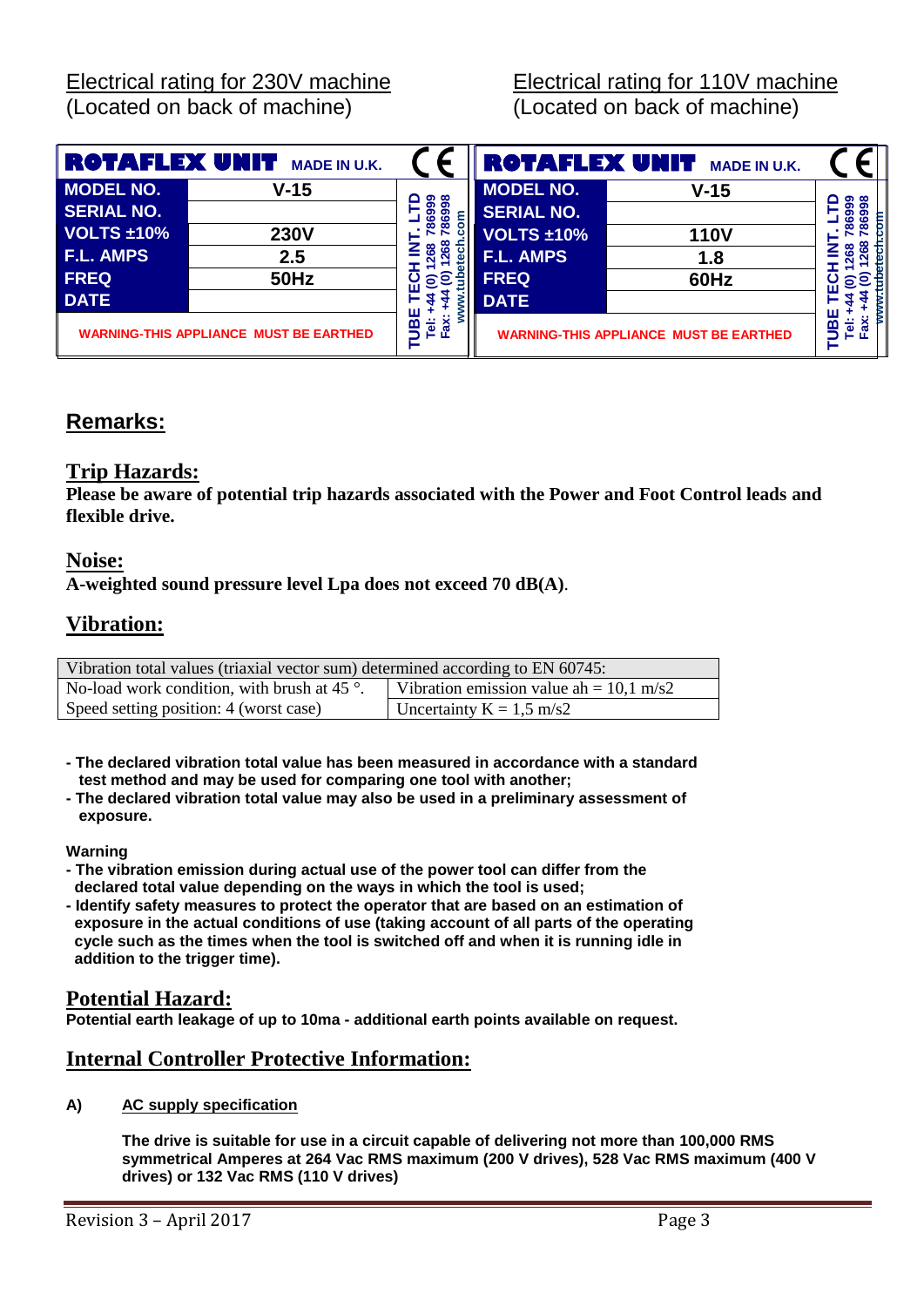#### **B) Motor overload protection**

**The drive provides motor overload protection. The overload protection level is 150% of full-load current.**

#### **C) Overspeed protection**

**The drive provides overspeed protection. However, it does not provide the level of protection afforded by an independent high integrity overspeed protection device.**

#### **Work Area Safety**

- A) Keep work area clean and well lit. Cluttered or dark areas invite accidents.
- B) Do not operate power tools in explosive atmospheres, such as in the presence of flammable liquids, gases or dust. Power tools create sparks which may ignite the dust or fumes.
- C) Keep children and bystanders away while operating a power tool. Distractions can cause you to lose control.
- D) Warning: Potential trip hazard when using the flexible drive.

#### **Electrical Safety**

- A) Power tool plugs must match the outlet. Never modify the plug in any way. Do not use any adapter plugs with earthed (grounded) power tools. Unmodified plugs and matching outlets will reduce risk of electric shock
- B) Avoid body contact with earthed or grounded surfaces such as pipes, radiators, ranges and refrigerators. There is an increased risk of electric shock if your body is earthed or grounded.
- C) Do not expose power tools to rain or wet conditions. Water entering a power tool will increase the risk of electric shock
- D) Do not abuse the cord. Never use the cord for carrying, pulling or unplugging the power tool. Keep cord away from heat, oil, sharp edges or moving parts. Damaged or entangled cords increase the risk of electric shock.
- E) Blow out vents in outer cover prior to use.
- F) **Warning:** Potential trip hazard associated with the power and foot control leads

#### **Personal Safety**

- A) Stay alert, watch what you are doing and use common sense when operating a power tool. Do not use a power tool while you are tired or under the influence of drugs, alcohol or medication. A moment of inattention while operating power tools may result in serious personal injury.
- B) Use safety equipment. Always wear eye protection. Safety equipment such as dust mask, non-skid safety shoes, hard hat, or hearing protection used for appropriate conditions will reduce personal injuries.
- C) Avoid accidental starting. Ensure the switch is in the off-position before plugging in. Carrying power tools with your finger on the switch or plugging in power tools that have the switch on invites accidents.
- D) Remove any adjusting key or wrench before turning the power tool on. A wrench or a key left attached to a rotating part of the power tool may result in personal injury.
- E) Do not overreach. Keep proper footing and balance at all times. This enables better control of the power tool in unexpected situations.
- F) Dress properly. Do not wear loose clothing or jewellery. Keep your hair, clothing and gloves away from moving parts. Loose clothes, jewellery or long hair can be caught in moving parts.
- G) If devices are provided for the connection of dust extraction and collection facilities, ensure these are connected and properly used. Use of these devices can reduce dust-related hazards.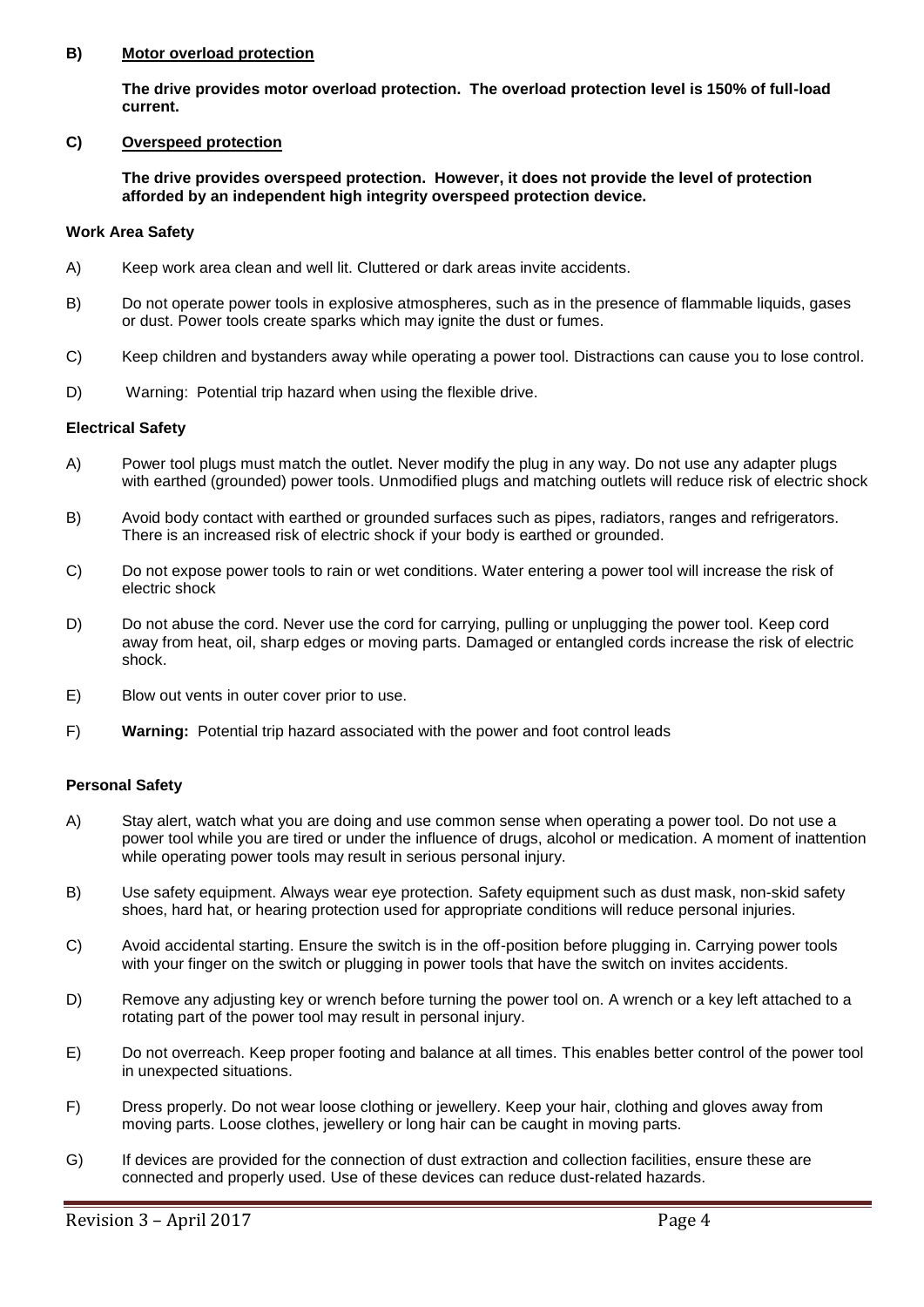#### **Assembly of Motor Unit and Flexible drive**

- 1. Place the Rotaflex on the floor near to the place of work.
- 2. Attach a suitable plug with an Earth connection to the electric cable and plug in to a suitable wall socket.

(You will need an extension cable with an Earth wire to comfortably reach the working areas).

Note: Building wire should contain a suitable, connected Earth wire.

- 3. Turn the ON/OFF switch to the ON position. (Fig. B)
- 4. Turn variable speed knob and set to No.6 (50%). (Fig.A)
- 5. Plug in foot pedal (D) and press pedal to test that machine rotates.
- 6. SWITCH MACHINE OFF BEFORE ATTACHING FLEXIBLE DRIVE.
- 7. Select appropriate flexible drive for task required:
	- i) Blue coated for standard Flour Mill applications.
	- ii) Steel flexible for harder applications.
- 8. Inspect outer casing of flexible for kinks or damage.
- 9. Insert flexible drive (square end) through collar into motor drive and secure into motor shaft by small wingscrew (hand tight). (Fig.F)
- 10. Tighten locking wingscrew on external collar hand tight (Fig G). This stops flexible drive sliding out of collar.
- 11. Lay out flexible drive in a large single coil on the ground. **The flexible drive MUST be kept free from tight loops or twists. This is especially critical nearest the motor, otherwise damage to the flexible drive may occur.**
- 12. Carry out rotation test again with flexible drive attached (do not attach brush yet).
- 13. Select correct size of brush/descaler and tightly thread onto the end of the flexible drive.
- 14. Hold flexible drive near brush at arms length, away from other people, press foot switch and by using speed control dial, test the speed of machine to suit the deposit and pipe diameter to be cleaned.

#### Operation:

The following information may be of help. However use common sense when choosing the correct tool head and speed:

| <b>Condition of Spout</b>                                                          | Tool             | <b>Rotaflex Speed</b> |
|------------------------------------------------------------------------------------|------------------|-----------------------|
| Light scale                                                                        | Soft nylon brush | 40-80%                |
| Hard thick scale or heavy crusty scale                                             | Flare descaler   | 40%                   |
| Thick soft condensation                                                            | Nylon rod tool   | 60-100%               |
| Blocked/choked                                                                     | Small descaler   | $30 - 40%$            |
| In general start at the lower speed and increase if necessary. (If choked, go from |                  |                       |
| <b>below</b> the blockage and clean up the spout, not from the top.)               |                  |                       |

15. Begin from upper floor and feed flexible drive down through pipe to floor below (**do not yet rotate brush**). Get an assistant on the floor below to clearly indicate that you have gone far enough.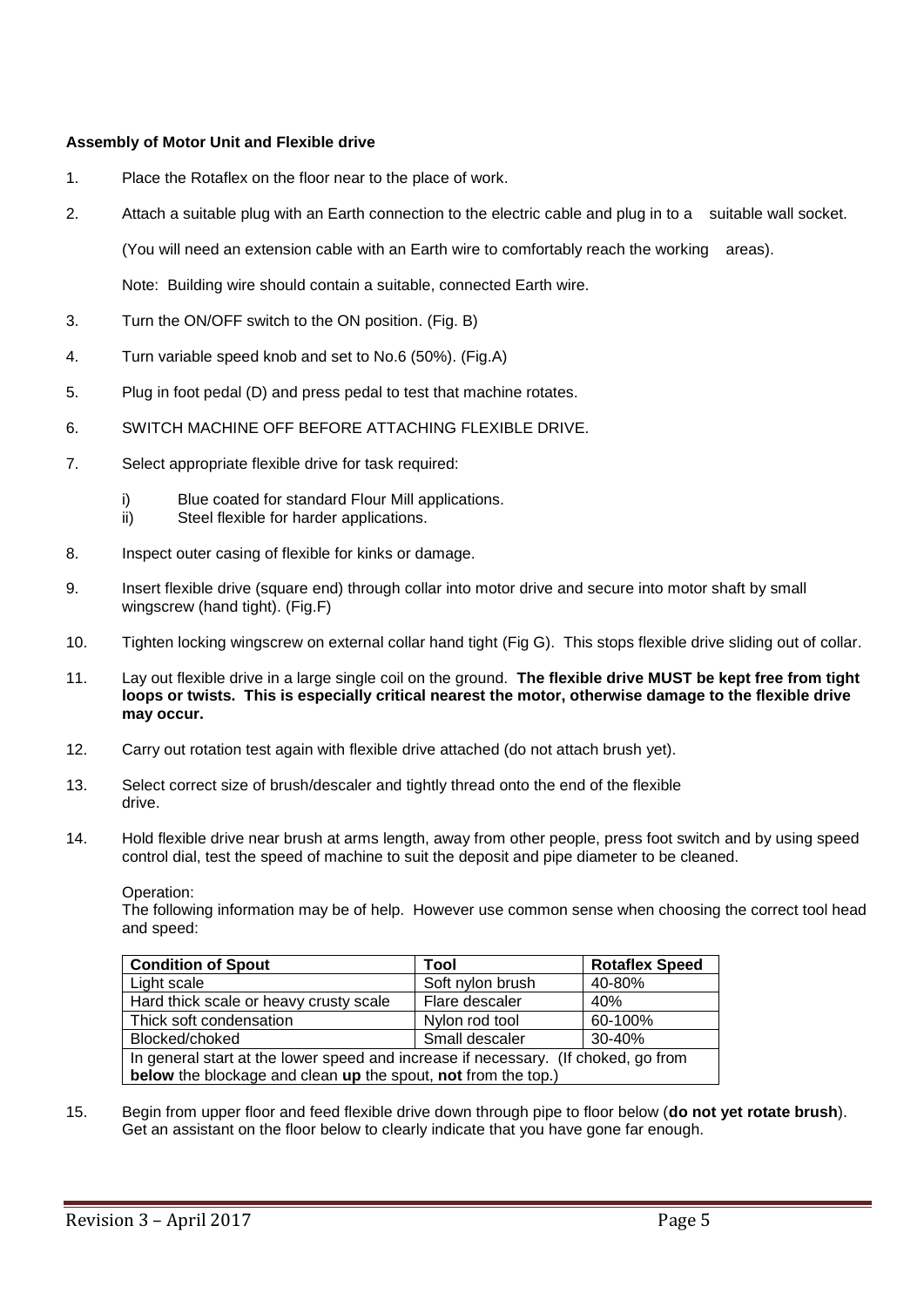16. Press foot switch to rotate brush and withdraw flexible drive slowly (hand over hand) from the pipe**. Do not force flexible drive up or down the pipe – allow the brush and machine to do the work**

**N.B. If resistance is felt then move flexible drive backwards and forwards a few centimetres as you briefly tap the foot switch on and off. Try again, or wait for your assistant to advise you if the flexible drive is free from obstruction. If it gets stuck, do not pull hard on the flexible drive, wait for assistant to help.**

It is advisable to have a colleague assist in the cleaning on the floor below to communicate when and where the brush has come out of the pipe and when to start rotation back up the pipe.

- 17. The operator MUST keep an eye on the flexible drive behind him when withdrawing it from the pipe has it twisted etc? If it has, uncoil in a large arc and start again.
- 18. If the flexible drive jams up, the motor and/or variable speed unit overload will trip out. Switch machine off, withdraw flexible drive from spout and allow the thermal overloads to cool down and reset.

If the overload protection trips out regularly, one of the following may be the cause:

- a) You are using a brush which is too large.
- b) The spout is heavily scaled or blocked.

If none of these is the cause contact Tube Tech International Ltd.

#### 19. **Do's & Don'ts**

#### **Do's**

- o Blow out vents in outer cover prior to use.
- o Use eye protection, face mask & gloves.
- o Use an assistant where possible.
- $\circ$  Check the power light is on.
- o Uncoil flexible drive in large arc and check for damage before starting.
- o Connect flexible drive (square drive end) securely into the square recess on the motor spindle and tighten wing screw.
- o Connect outer sheath collar by tightening wing screw into groove in collar.
- o Use the correct size brush and speed depending on deposit and diameter of the spout. (Start at approx 40-50% and work up as required).
- o Feed flexible drive down the pipe, NON ROTATING then pull back up slowly ROTATING. **Do not rotate on the way down**.

#### **Don't's**

- oDo not wear loose clothing which could get caught.
- o Do not start on maximum (100%) speed.
- $\circ$  Do not remove machine cover whilst unit is switched on or power supply connected.
- o Do not allow flexible drive to bend sharply at machine end.
- o Do not walk or stand on the flexible drive.
- o Do not use an incorrect brush size or type.
- $\circ$  Do not allow flexible drive to twist when operating. (If it does, take foot off the foot switch, remove brush from spout, untwist flex, using reduced speed slowly start again.
- $\circ$  Do not operate the descaler too fast as this may cause damage to the pipe. 25 50% max.speed advised.
- o Do not force the flexible drive if the brush gets stuck, try to remove gently.

#### **Maintenance of the Rotaflex cleaning system.**

- Storage Conditions: When not is use the machine should be stored in a dry, dust free environment
- Blow out vents in outer cover prior to use.
- The interval for periodic maintenance will depend upon the frequency of use and the environment in which it operates.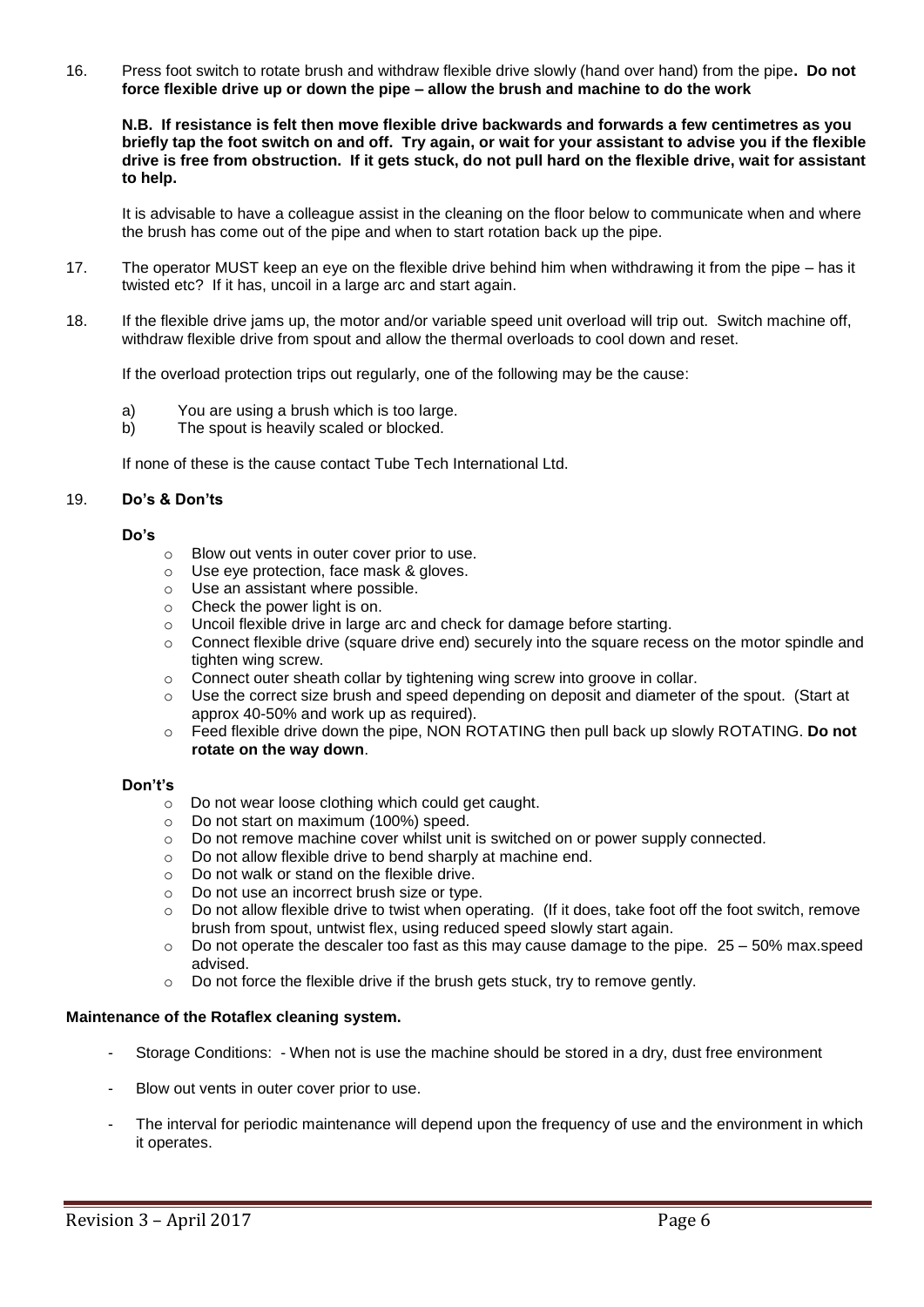- High voltage insulation tests should not be applied to the unit. Failure to follow these guidelines may result in damage to the electronic equipment.
- **Disconnect the mains supply to the unit before undertaking any maintenance.**
- Voltages remain present in the machine after the supply is removed allow 5 minutes for voltages to discharge.
- Check the external electrical cables for signs of damage or abrasion and that the cable glands are secure.
- The footswitch is a sealed unit and should not require any maintenance.
- In order to reduce dust contamination in the motor unit periodically blow compressed air into the louvers to dislodge dust.

#### **Removal of Access Panel cover**

- This is removed to gain access to the motor spindle for attachment of the flexible drive.
- The access panel is removed by turning the 2 (top & bottom) adjuster screws to release the catch.
- After attachment or removal of the flexible drive the access cover must be replaced.
- The unit should NOT be operated in the plant with this cover removed.

#### **Motor unit**

- Blow out vents in outer cover prior to use.
- The motor is a sealed unit and does not require taking apart for maintenance purposes.
- Solvents and de-greasing agents should not be used.
- In the event of the unit becoming damp, it must be allowed to dry thoroughly in a warm atmosphere.
- When not is use the machine should be stored in a dry, dust free environment.

#### **Maintenance and proper use of flexible drives**

- **Warning:** Potential trip hazard when using the flexible drive.
- The flexible drives supplied by Tube Tech International Ltd are capable of taking considerable stress.
- However, like all precision made products, the flexible drives require care in use and periodic maintenance.
- The flexible drive will give long trouble-free service if the following suggestions are carefully followed:
	- o The flexible must be uncoiled before using.
	- $\circ$  Keep the flexible free from tight loops and bends as this will increase internal friction in the drive caused by the individual wires rubbing together. This friction can accelerate fatiguing of the wires which can then become brittle.
	- $\circ$  Do not overload the flexible drive by using a brush larger than recommended in the pipe.
	- $\circ$  Keep watch on the flexible drive as it is being fed through the pipe. If the loops in the flexible drive begin to stiffen and twist, this is an indication that the drive is being overloaded – use a smaller brush or cleaning tool or feed the drive more slowly through the pipe.
	- o **Never force the flexible drive through the pipe.**
	- $\circ$  Ensure the bore of the external aluminium machine collar on the front of the motor unit is kept clean and lightly lubricated at all times to ease fitting of the flexible drive.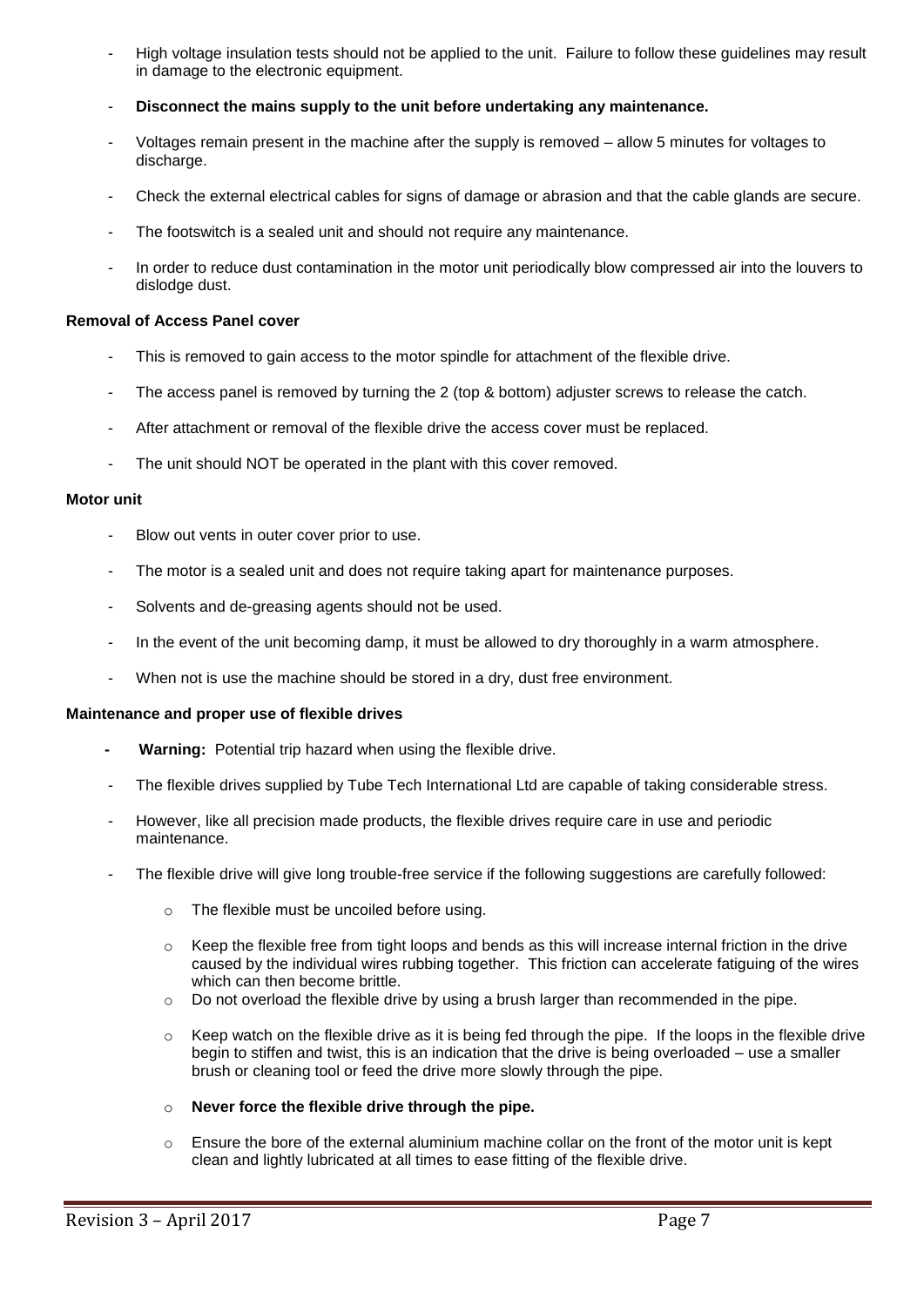$\circ$  The flexible drive should be checked regularly for damage or kinks to avoid causing friction.

#### **General Power Tool use and care:**

- A) **Warning:** Potential trip hazard associated with the power and foot control leads
- B) Do not force the power tool. Use the correct power tool for your application. The correct power tool will do the job better and safer at the rate for which it was designed.
- C) Do not use the power tool if the switch does not turn it on and off. Any power tool that cannot be controlled with the switch is dangerous and must be repaired.
- D) Disconnect the plug from the power source and/or the battery pack from the power tool before making any adjustments, changing accessories, or storing power tools. Such preventive safety measures reduce the risk of starting the power tool accidentally.
- E) Store idle power tools out of the reach of children and do not allow persons unfamiliar with the power tool or these instructions to operate the power tool. Power tools are dangerous in the hands of untrained users.
- F) Maintain power tools. Check for misalignment or binding of moving parts, breakage of parts and any other condition that may affect the power tools operation. If damaged, have the power tool repaired before use. Many accidents are caused by poorly maintained power tools.
- G) Keep cutting tools sharp and clean. Properly maintained cutting tools with sharp cutting edges are less likely to bind and are easier to control.
- H) Use the power tool, accessories and tool bits etc., in accordance with these instructions and in the manner intended for the particular type of power tool, taking into account the working conditions and the work to be performed. Use of the power tool for operations different from those intended could result in a hazardous situation.

#### **Service**

A) Have your power tool serviced by a qualified repair person using only identical replacement parts. This will ensure that the safety of the power tool is maintained.

Should you wish to carry out any procedures other than the above, or require assistance you should contact Tube Tech International Ltd. Unit 14 Rawreth Industrial Estate, Rawreth Lane, Rayleigh, Essex. SS6 9RL. United Kingdom. Phone: +44 (0) 1268 786999 Fax: +44 (0) 1268 786998

Failure to carry out the above procedures correctly may result in damage to the equipment or injury to the operator.

#### **PLEASE WORK SAFELY**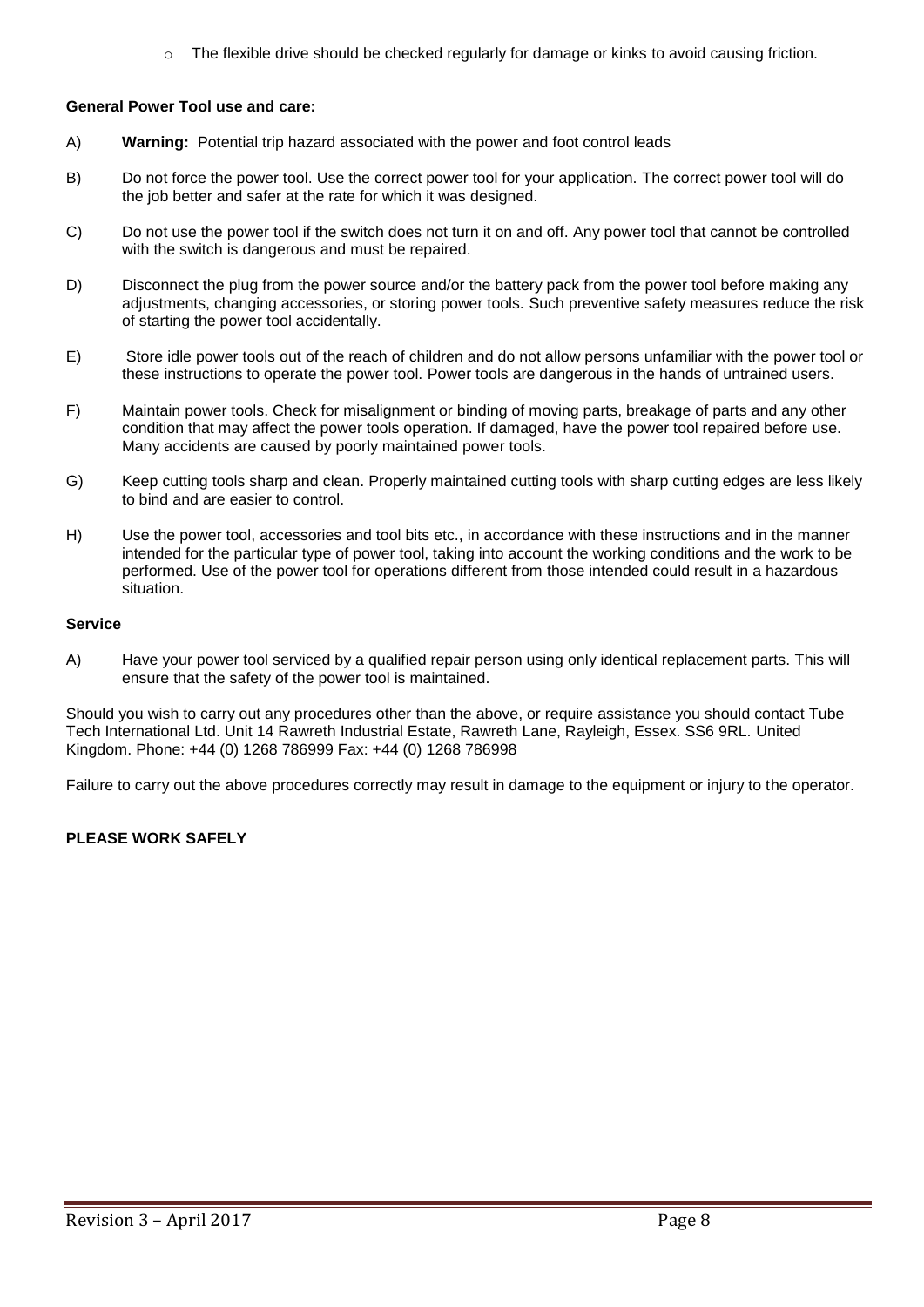### **ROTAFLEX PARTS LIST ALL THESE ITEMS ARE HELD IN STOCK**

r<sub>\*taflex</sub>

|  |  | <b>ROTAFLEX MOTOR UNITS 110V &amp; 230V</b> |
|--|--|---------------------------------------------|
|--|--|---------------------------------------------|

| <b>Product</b><br><b>Code</b> | <b>Description</b>                                                                                      |  |  |
|-------------------------------|---------------------------------------------------------------------------------------------------------|--|--|
| <b>RF001</b>                  | Rotaflex V-15 motor unit, 240V, 50Hz, variable speed 0-<br>1500rpm.                                     |  |  |
| <b>RF002</b>                  | Rotaflex V-15 motor unit, 110V, 60Hz, variable speed 0-<br>1500rpm.                                     |  |  |
|                               | All units are supplied with on/off Foot Pedal, Power<br>Cable, User Instructions and Instructional DVD. |  |  |
|                               |                                                                                                         |  |  |

| <b>ROTAFLEX FLEXI-DRIVES</b>  |                                                                                                                                                                                                          |  |
|-------------------------------|----------------------------------------------------------------------------------------------------------------------------------------------------------------------------------------------------------|--|
| <b>Product</b><br><b>Code</b> | <b>Description</b>                                                                                                                                                                                       |  |
| <b>FL001</b><br><b>FL002</b>  | Steel Flexi-Drive 8m length with Food-Grade coating.<br>Steel Flexi-Drive 12m length with Food-Grade coating.<br>The flexible drives supplied by Tube Tech are<br>capable of taking considerable stress. |  |

| <b>ROTAFLEX CLEANING ACCESORIES</b>                          |                                                                                                                                                                                                                                                                                                                                                                                                                                                                                                         |  |  |
|--------------------------------------------------------------|---------------------------------------------------------------------------------------------------------------------------------------------------------------------------------------------------------------------------------------------------------------------------------------------------------------------------------------------------------------------------------------------------------------------------------------------------------------------------------------------------------|--|--|
| <b>Product</b><br><b>Code</b>                                | <b>Description</b>                                                                                                                                                                                                                                                                                                                                                                                                                                                                                      |  |  |
| <b>BR110</b><br><b>BR130</b><br><b>BR165</b><br><b>BR210</b> | <b>Brushes</b><br>Standard black nylon brush for 100mm diameter pipe<br>Standard black nylon brush for 120mm diameter pipe<br>Standard black nylon brush for 150mm diameter pipe<br>Standard black nylon brush for 200mm diameter pipe<br>A wide variety of non-standard sized brushes different colours<br>are available on request.<br>Ideal for soft deposits/light scale (flour mill spouts). Brushes are<br>supplied over-size for dry, thick and loose deposits which will<br>not clog the brush. |  |  |